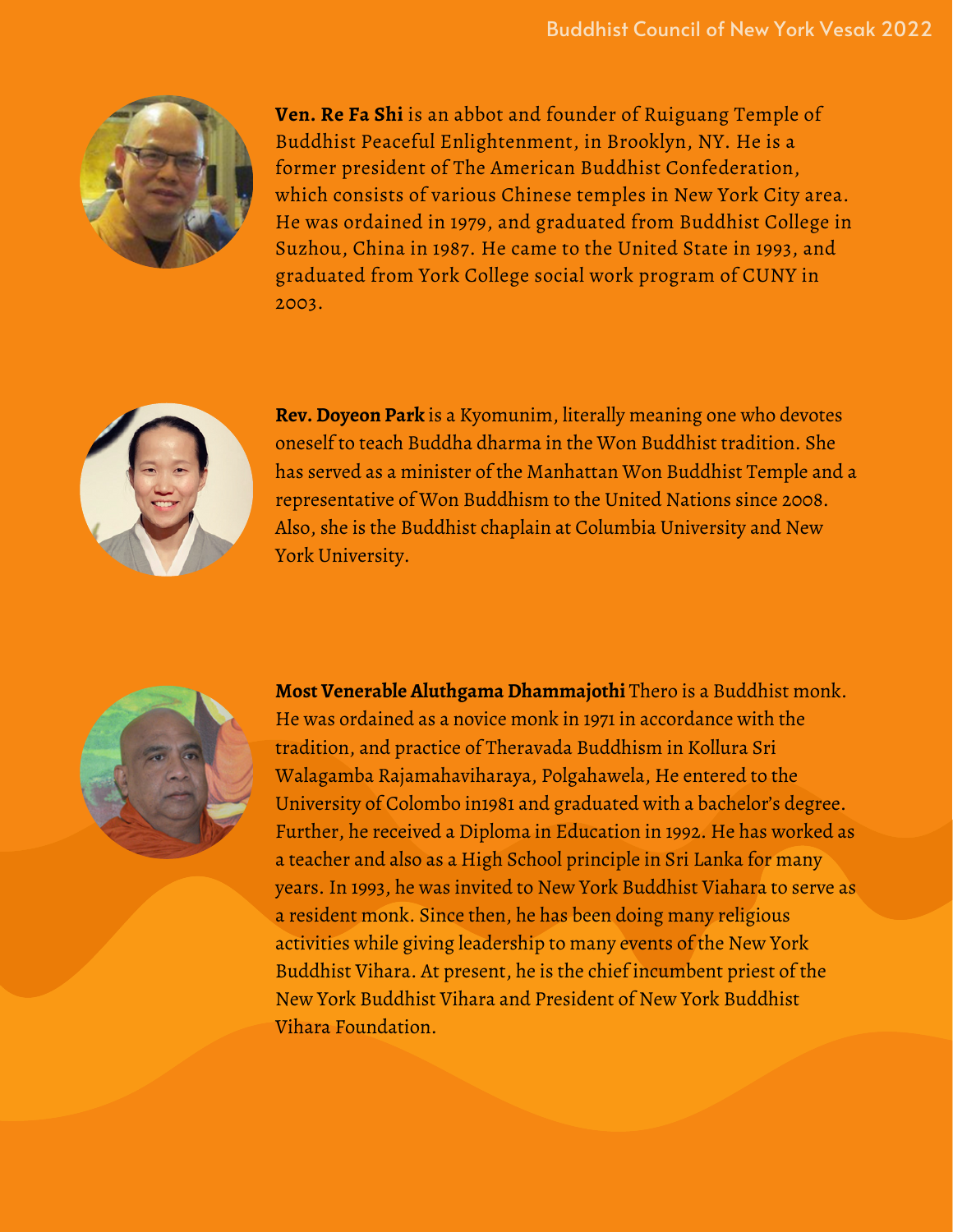

**Rev. James A. Lynch**, Jr. is a Dharma Teacher as authorized by the lay Buddhist Organization Rissho Kosei Kai. He is an official representative for their outside affairs in the New York City area, as well as an official representative for Rissho Kosei Kai to the United Nations. James is currently the President of the Buddhist Council of New York, which represents more than 950,000 Buddhists in the Tri-State area. He also sits on the Board of Religions for Peace USA, which is the largest interfaith peace organization in America, and was recently appointed as a Trustee to the prestigious international Parliament of World Religions. James is a tenured professor and Chairman of the Business Management Department in the Koppelman School of Business located at Brooklyn College, where he teaches Workplace Happiness and Spirituality.



**Ven. Bhante Kondañña** is a Sri Lankan Buddhist Monk. He received his novice ordination in 1968, his monastic training in Colombo, Sri Lanka, and a BA in Buddhist Philosophy from University of Kelaniye also in Sri Lanka. In 1985, he came to USA to participate and also provide his helpful skills and services at the New York Buddhist Vihara. During that time, the dignified Kondanna began to attend classes at CUNY and now holds a BS in Social Work. Moreover in 1997, he obtained a MSW from Fordham University in New York. Bhante Kondanna believes that human beings should grow up having a spiritual foundation. He hopes that his contributions, experiences and philosophy enrich and enhance the lives of everyone here in New York City, and wherever he wishes to bring his proficiency.



## **Venerable Youwang**

- Director of Fo Guang Shan (FGS) IBPS Temple in New York City
- Director of UN Affairs at Buddha's Light International Association, NYC (2014-current)

Executive Director of FGS Xian Yun Temple in Austin, TX (2012-2014) Executive Director of FGS Hsi Lai Chinese School in Los Angeles, CA (2008 - 2014)

Ordained at FGS His Lai Temple in Los Angeles, CA (2008)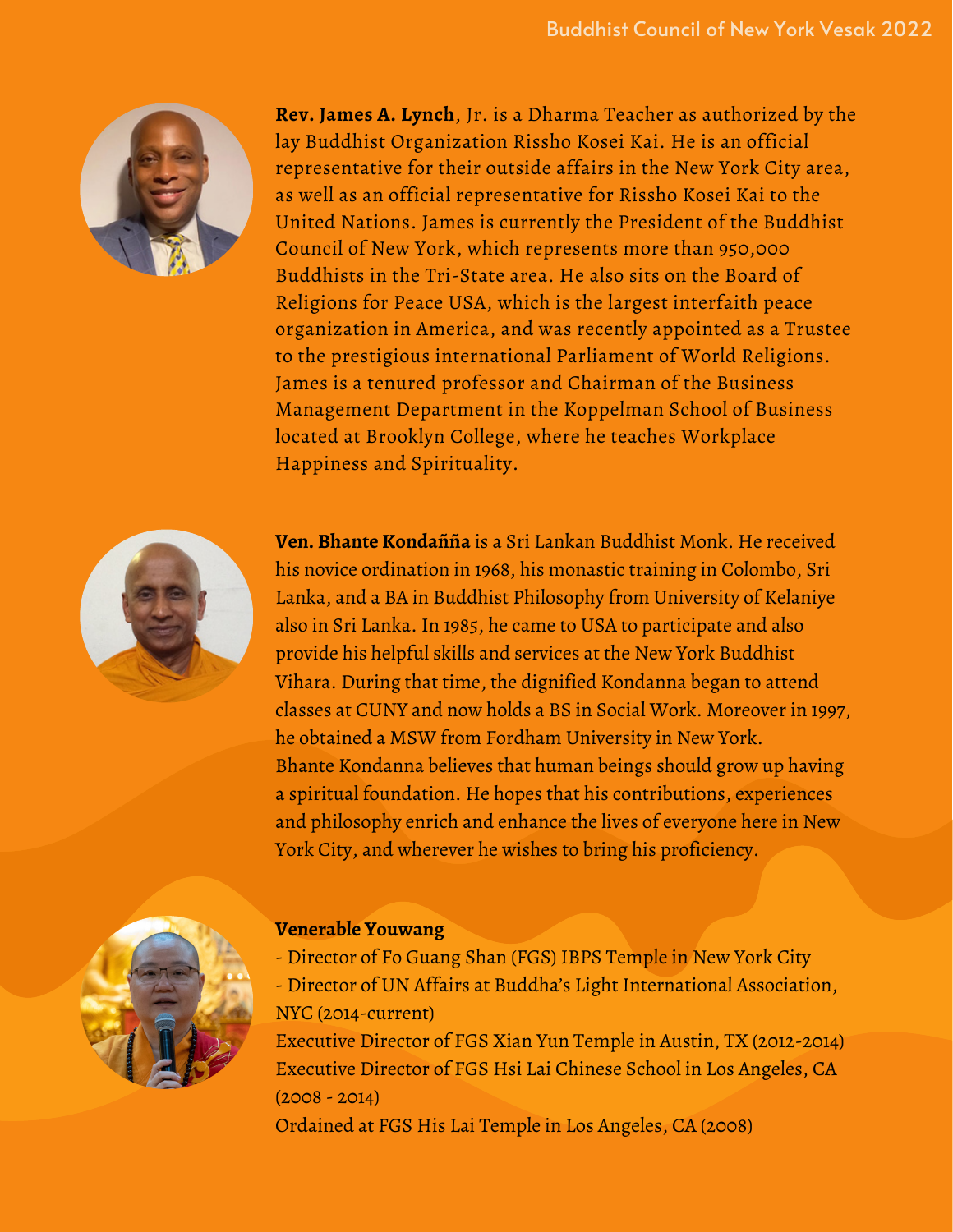**Rochelle Weithorn** became a student of Tibetan Meditation Master Chogyam Trungpa Rinpoche in 1975. She was one of the original members of the Buddhist Council of New York and represented the Shambhala Center of New York to the Buddhist Council for eight years from 2000 - 2008. Ms. Weithorn is the founder and director of the Milarepa Children's Theater And Chorus. She has written three plays about the life of the Buddha which were performed by the children of the Buddhist Council Merbership: Tangerine of Mindfulness, Mahamaya, Yasodhara

**Bob Stevens** was introduced to the dharma in 1980 when he moved to NY wanting to study Hinduism but discovered the NY Shambhala Center (then named Dharmadhatu). He has been a student of Chogyam Trungpa Rinpoche and Sakyong Mipham Rinpoche. He teaches Shambhala Training as well as the Center's "In Everyday Life" series. Bob is Chairperson of the Governing Council of the New York center.

**Sascha Ascher** became a student of Chogyam Trungpa Rinpoche in 1975. She is a visual artist who has worked in many medias. Currently, Ms. Ascher is focusing on how to use her artwork in creating awareness in climate change and gardening.



**Dr. Piya Ratna Maharjann** is social, community development and humanitarian worker from Kathmandu. He is the global President of International Youth Society, International Buddhist Education Center Nepal & Track Nepal, also Country Director of United Nations Peace Keepers Federal Council UNPKFC & United Nations World Peace Association.

He is actively working for youth development, empowerment and education sectors. He is very much perceived both locally and globally having undeniable level of association.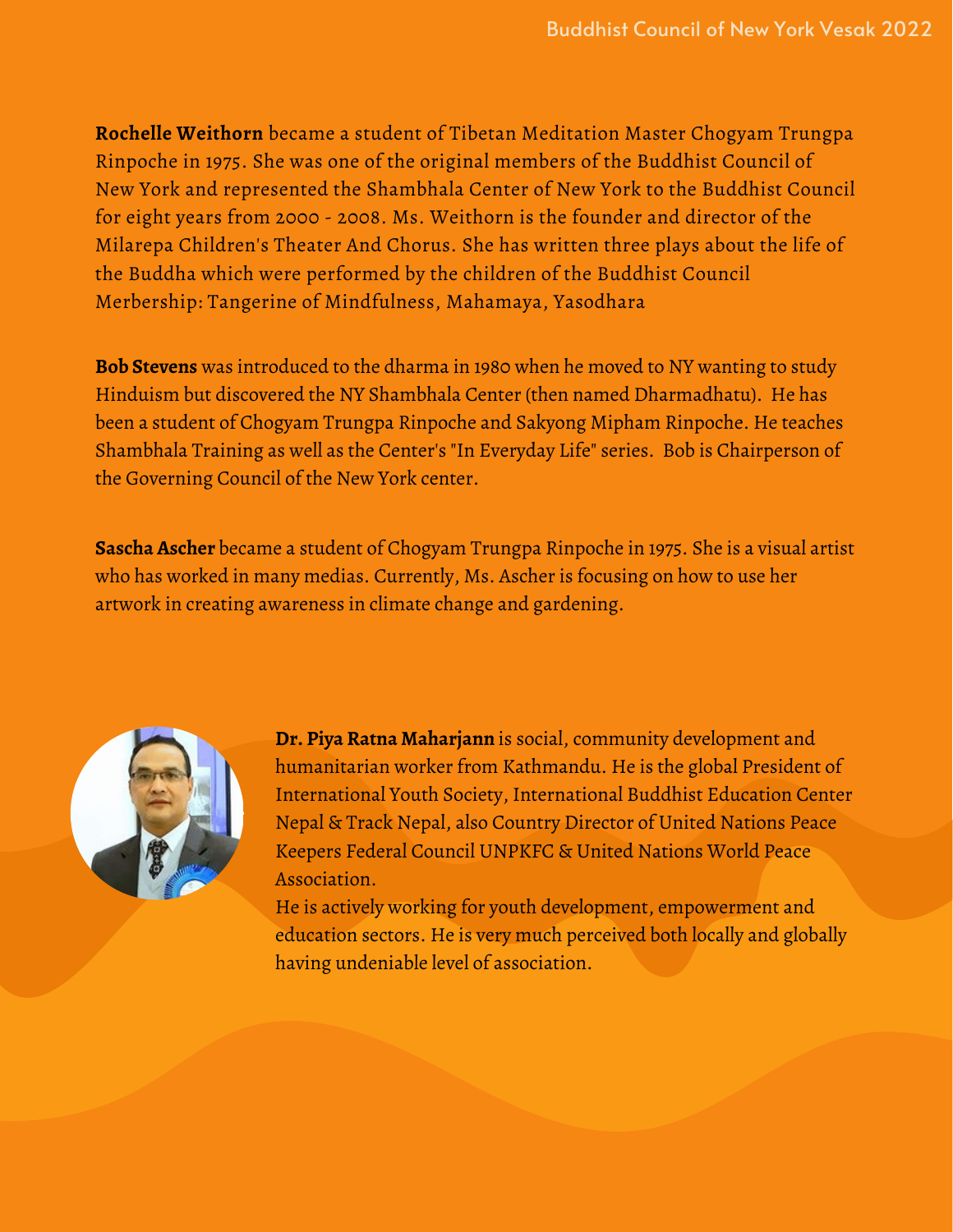## PLAY PERFORMANCE

## TANGERINE OF MINDFULNESS

A reading of our play about the early life of the Buddha.

Narrator - **Dekyong Lhamo** is a student of Chogyam Trungpa Rinpoche, HH Dodrupchen, and Khenpo Tsultrim Gyamtso Rinpoche. She is an excellent actor and has a beautiful singing and speaking voice. Dekyong Lhamo writes and directs plays and is devoted to teaching and practicing the dharma and is especially dedicated to the beloved Female Buddha Tara. She first appeared in a Zoom production about the Twenty-One Taras in 2021 for the Milarepa Children's Theater And Chorus as a codirector, producer, and actor.

Siddhartha - **Arthur Stevens** is a student in NYC and excels in sports. He follows his older sister Helen who was the Narrator in our play Yasodhara for Vesak Day in 2008.

Svasti - **Bob Stevens** has been an enthusiastic supporter of the Milarepa Children's Theater from it's beginning. Performing is his great love!

Sujata - **Rochelle Weithorn** has performed in many plays and films as an actor and dancer. She wrote and directed Tangerine of Mindfulness, a retelling of the book Old Path, White Cloud. Her current focus is working on productions about the Twenty-One Taras. "Meditation Tara" is a short film she wrote and directed in 2022.

Technical Support - **Hal Richman** has been a student of Chogyam Trungpa Rinpoche since 1977. He lives in Still Water Lake, Nova Scotia. His current focus is on Gesar of Ling and Tara.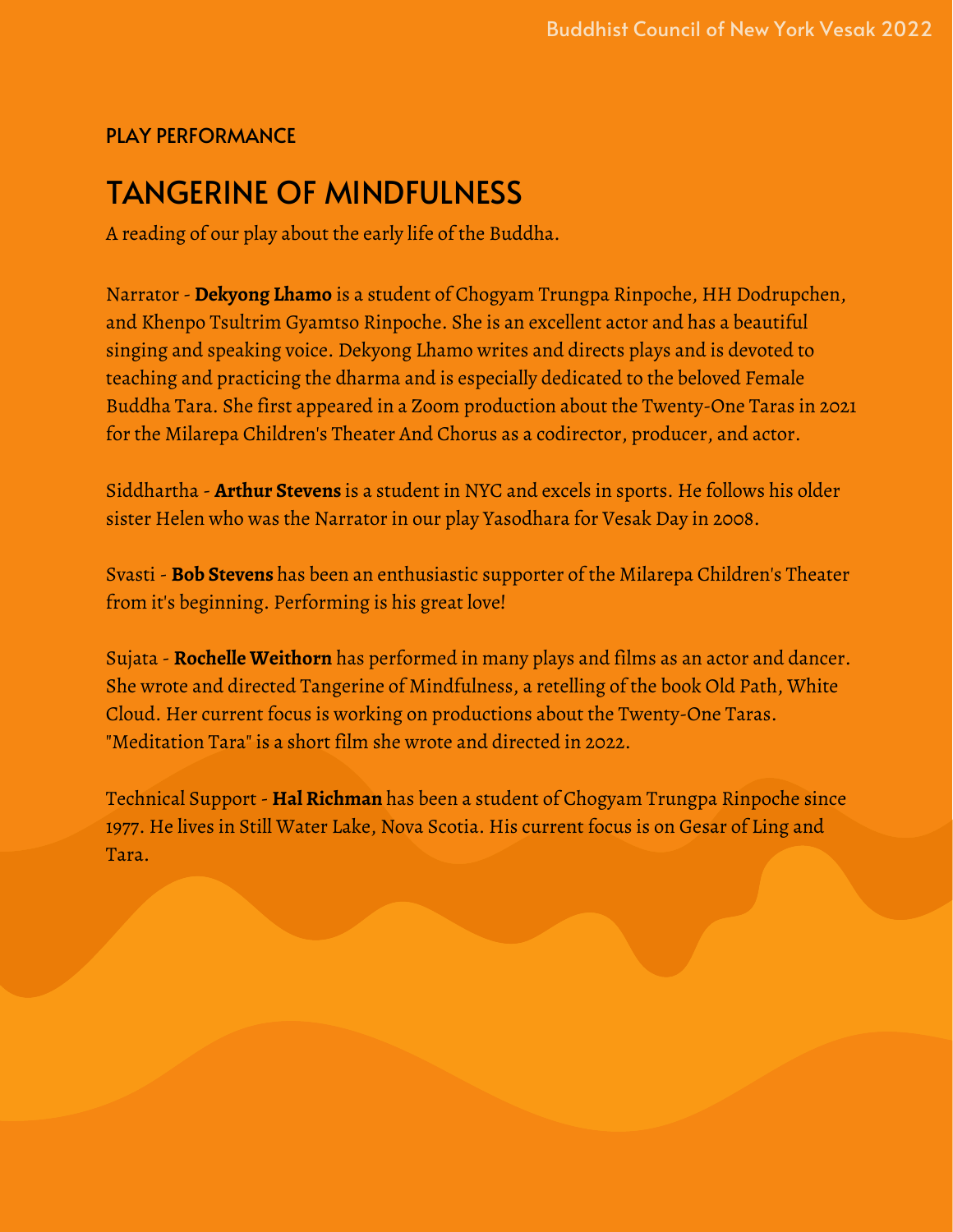

**Ven. Dr. Dhammadipa Sak** (Fa Yao) is the president of U.S. Zen Institute, abbot of Amatavihāra in Boyds, MD and Wisdom Temple in Billerica, MA. Dr. Dhammadipa Sak is also a scholar of early Mahāyāna and Theravāda Buddhism and specializes in the study of Sarvāstivāda Abhidharma and Theravāda Abhidhamma. He was a visiting lecturer at the University of Chicago Divinity School. He is also a trustee member of the International Buddhist Association of America (IBAA) and the Parliament of World's Religions (PWR).

Ven. Dhammadipa, besides conducting meditation retreats, also has been invited to provide meditative instructions mostly on Four Immeasurable Minds and partly on Mindfulness of Breathing and Insight Meditation in Seattle, Chicago, Boston, Philadelphia, Maryland, Indiana, Mainland China, Taiwan, Hong Kong, Malaysia, etc.



**Venerable Guo Yuan** is the abbot of Dharma drum retreat Center in Pine Bush, New York, a senior monk disciple of the well-known Chan master Sheng Yen. He studied under his teacher for over twenty years, and assisted his teacher in many Chan retreats overseas. He currently leads Chan retreats in many parts of the world including Europe, America, México, Taiwan and other parts of Asia.



As a close student of Chögyam Trungpa Rinpoche, **John Baker** has been a practitioner and teacher of Buddhism for 50 years. He coedited Trungpa's Cutting Through Spiritual Materialism and The Myth of Freedom and is the author of various articles. John was one of the cofounders and a principal teacher at the Westchester Buddhist Center in Irvington and New York Buddha Dharma (now Path of Awakening Buddhist Center). He also co-founded Naropa University, serving as its CEO for the first three years of its existence and as head of the Buddhist Studies program for five years. John also serves individuals as a life and executive coach. He has 23 years experience in business, selling the company he founded to a Fortune 500 firm.